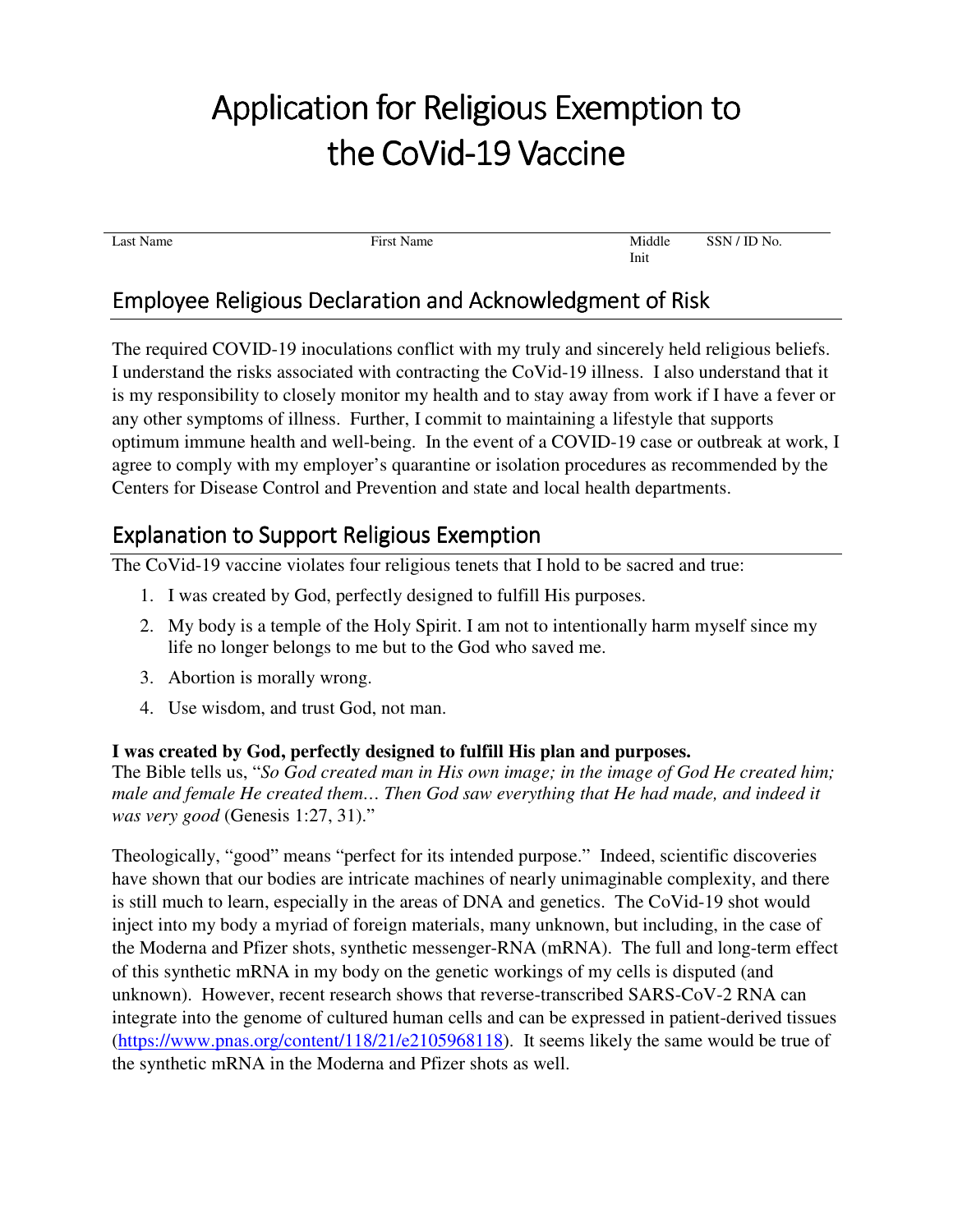#### *Application for Religious Exemption to the COVID-19 Vaccine*

Further, my body contains a natural immune system that safely and effectively thwarts invading pathogens. If my immune system were to be overwhelmed to the point where I do get sick, the risk of dying is very small. According to CDC's own estimates, CoVid-19 has survivability rate of 99.98% for adults up to age 49 and 99.5% for those 50 to 69

(https://www.cdc.gov/coronavirus/2019-ncov/hcp/planning-scenarios.html), no higher than that of a seasonal flu. When I recovered, I would have a robust and long-lasting immunity to this virus and its variants that would be superior to any vaccine as evidenced by the fact that the shots are now failing in protecting against variants. This shot would disrupt my superior natural immune system.

Outbreak of SARS-CoV-2 Infections, Including COVID-19 Vaccine Breakthrough Infections, Associated with Large Public Gatherings — Barnstable County, Massachusetts, July 2021 | MMWR (cdc.gov)

Lasting immunity found after recovery from COVID-19 | National Institutes of Health (NIH)

As a Christian, I must avoid intentionally contaminating my body with synthetic genetic material and processes and other foreign matter that would harm what God had designed as "very good."

### **1. My body is a temple of the Holy Spirit.**

The Bible instructs Christians, "*Or do you not know that your body is the temple of the Holy Spirit who is in you, whom you have from God, and you are not your own? For you were bought at a price; therefore glorify God in your body and in your spirit, which are God's. You were bought at a price; do not become slaves of men. NKJV* (1 Corinthians 6:19-20, 7:23)."

As a Christian, I must refrain from activity and actions that would harm (desecrate) my body. I now live my life to glorify God. Being maimed or killed by an experimental drug would end my ability to do so. Being forced to do so is slavery by men, which God forbids.

As previously noted, the CoVid-19 inoculations would inject into my body a myriad of foreign materials. While many constituents are unknown since under Emergency Use Authorization manufacturers are not required to disclose their ingredients, we do know that they include polyethylene glycol (PEG) which is highly allergenic, as well as the spike protein (Johnson & Johnson) or synthetic mRNA coded to produce the spike protein (Pfizer and Moderna). The spike protein causes harm to the body, as confirmed from several sources including an April 2021 publication from the Salk Institute ("SARS-CoV-2 Spike Protein Impairs Endothelial Function via Downregulation of ACE2," *Circulation Research*, online at https://www.salk.edu/news-release/the-novel-coronavirus-spike-protein-plays-additional-keyrole-in-illness/).

That the CoVid-19 shots can cause harm and death is well-evidenced by the record number of associated adverse events reported to CDC's voluntary Vaccine Adverse Effects Reporting System (VAERS). VAERS data released on 6 August 2021 shows that between December 14, 2020 and July 30, 2021, a total of 545,338 total adverse events were reported to VAERS, including 12,366 deaths. This is even more alarming when you consider that we know the actual number of adverse events is much higher. (According to a Harvard study done at the commission of the United States Government, less than one percent (1%) of all vaccine-related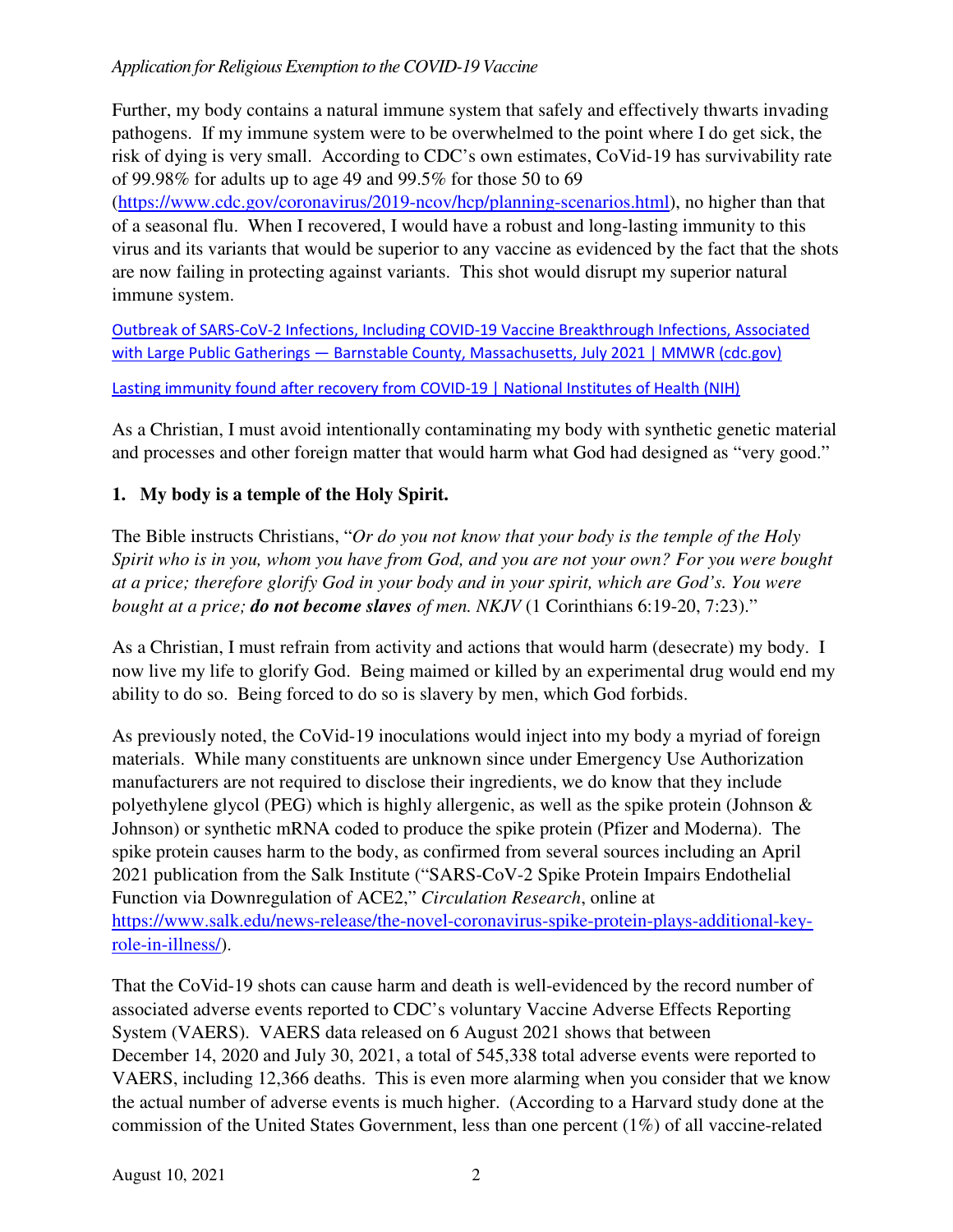#### *Application for Religious Exemption to the COVID-19 Vaccine*

adverse reactions are reported to VAERS. ("Electronic Support for Public Health – VAERS," online at https://www.icandecide.org/wp-content/uploads/2020/12/Lazarus-report.pdf)). Even with the low reporting, the number of CoVid-19 experimental drug injection adverse reactions that have been reported exceeds all other vaccine's adverse reactions (combined) reported to VAERS over the last 20 years. In the past, this degree of harm inflicted on the American population would have put a complete stop to the rollout of these drugs, which have never been widely tested on humans. Why are these deaths and injuries being ignored now? The "cure" is proving itself to be more harmful than the disease, and the full effect of the harm may not be known for some time.

As a Christian, I have a moral and religious obligation to avoid intentional harm to my body, especially when the facts show there is a likelihood that these experimental drugs (made by companies making billions of dollars and who have shielded themselves from any liability associated with their products) will hinder my body from being used as a temple of God in which to praise Him.

#### **2. Abortion is morally wrong.**

The God of the Bible is a God of love and life. God makes it clear that life begins in the womb and that taking a life is murder, which is prohibited. Two of many verses that illustrate these truths include:

- *For You formed my inward parts; You covered me in my mother's womb* (Psalm 139:13).
- *You shall not murder* (Exodus 20:13)

As a Christian, I am pro-life, as God is, and I strongly oppose abortion. While today's aborted baby cell testing is not performed using the cells of that original baby taken from its mother's womb, but rather from cells cloned from them, I am morally opposed to these practices. The current CoVid-19 shots contain or were tested using abortion-derived cell lines as documented below:

- Pfizer and BioNTech The Pfizer shot was protein tested using the abortion-derived cell line HEK-293. This information is enumerated by the Lozier Institute (1). This information is recorded by the Cold Spring Harbor Laboratory (2).
- Moderna The Moderna shot was protein tested using the abortion-derived cell line HEK-293. This information is enumerated by the Lozier Institute (1). This information is cited by the vaccine researchers Kizzmekia S. Corbett, Darin K. Edwards, and Sarah R. Leist  $(3)$ .
- Johnson & Johnson –J&J has publicly admitted to using a cell line called PER.C6 in their shot. This is published on the Janssen website (4). This information is enumerated by the Lozier Institute (1).

#### References:

(1) The Lozier Institute lists a number of COVID-19 shots which utilize aborted fetal cells - https://lozierinstitute.org/update-covid-19-vaccine-candidates-and-abortionderived-cell-lines/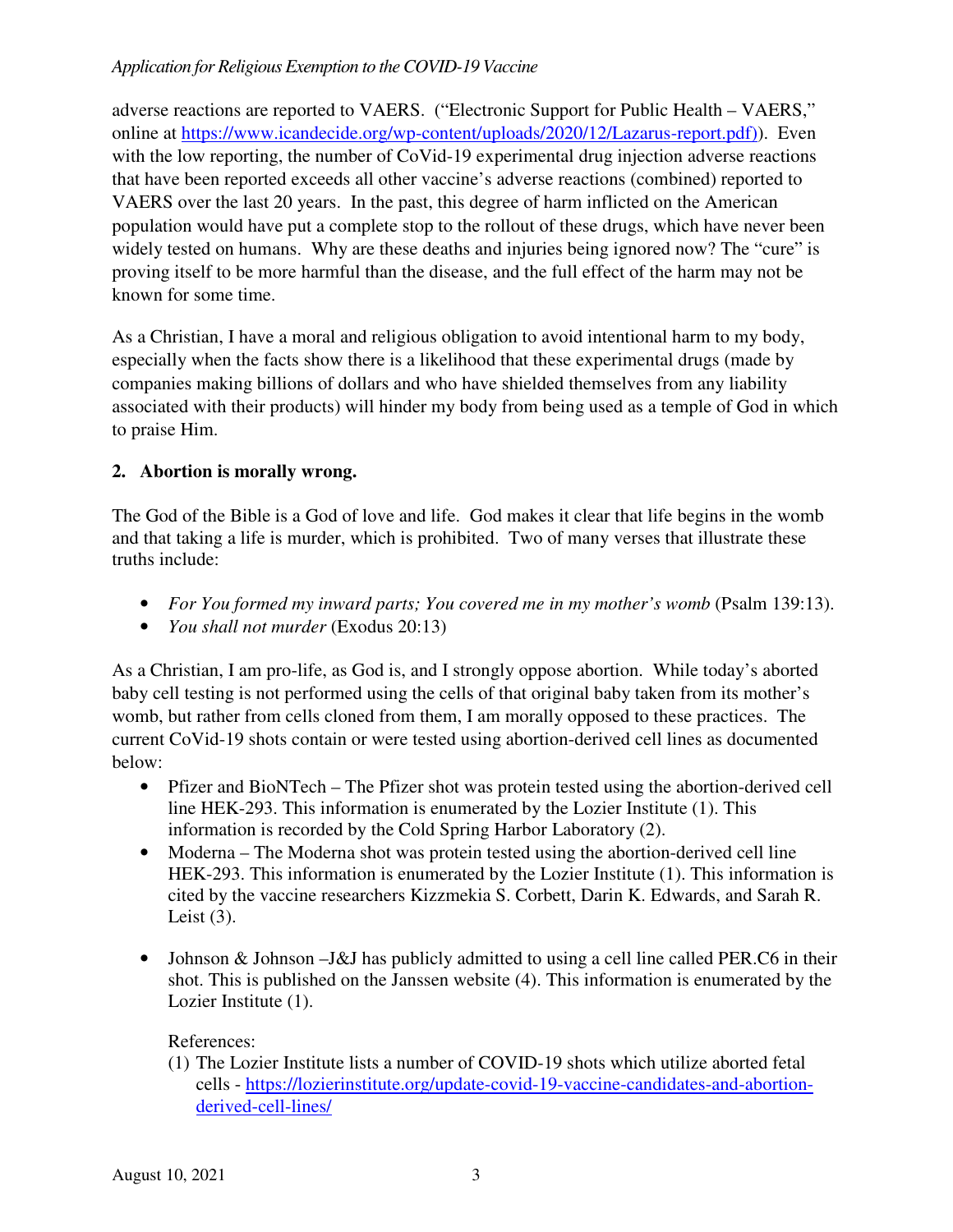- (2) The Pfizer shot utilized aborted fetal cells https://www.biorxiv.org/content/10.1101/2020.09.08.280818v1.full
- (3) The Moderna shot utilized aborted fetal cells https://www.nature.com/articles/s41586-020-2622-0
- (4) The Johnson & Johnson shot utilized aborted fetal cells https://www.janssen.com/emea/emea/janssen-vaccine-technologies

Because I am pro-life, I believe that using drugs created from aborted baby cells of any kind, whether from the aborted baby itself or from the cloned cells of that fetus, is sin, immoral, and against God.

## **3. Use wisdom, and trust God, not man.**

The Bible commands Christians to seek wisdom from God and apply it in every aspect of their lives. Just a few of the many Bible verses that command us to trust God and not man are:

| Trust in the LORD with all your heart,         | There is a way that seems right to a man,                         |  |
|------------------------------------------------|-------------------------------------------------------------------|--|
| And lean not on your own understanding;        | But its end is the way of death. Proverbs 14:12                   |  |
| In all your ways acknowledge Him,              |                                                                   |  |
| And He shall direct your paths. Proverbs 3:5-6 | And this I pray, that your love may abound still<br>more and more |  |
| Wisdom is the principal thing;                 | in knowledge and all discernment.                                 |  |
| Therefore get wisdom.                          | Philippians 1:9.                                                  |  |
| And in all your getting, get understanding.    |                                                                   |  |
| Proverbs 4:7                                   | If any of you lacks wisdom, let him ask of God,                   |  |
|                                                | who gives to all liberally and without reproach,                  |  |
|                                                | and it will be given to him. James 1:5.                           |  |

As a Christian, I strongly believe it would be unwise to trust my health to people and agencies that are demonstrably untrustworthy. As we have seen, the CDC, Dr. Anthony Fauci, and other policymakers and governmental leaders have reversed their positions multiple times since early 2020, on masks, lockdowns, vaccine passports, and the effectiveness of the shots to protect individuals from the CoVid-19 disease. It would be unwise to trust that anything they say is true, especially regarding the safety or efficacy of these shots, from which many have already died.

In July 2021, Dr. Fauci was confronted by Senator Rand Paul with irrefutable evidence that Dr. Fauci's agency had funded the Wuhan Virology Institute to perform gain-of-function research on the SARs virus using an intermediary, The Eco-Health Alliance, to bypass laws that had placed a pause on this dangerous research in this country. When confronted by overwhelming evidence, Dr. Fauci admitted that it was possible that the SARS-CoV2 virus leaked from the Wuhan lab and gave the world this CoVid-19 pandemic, something he earlier vehemently denied was possible. As Senator Rand Paul has stated, Dr. Fauci will someday be held accountable.

Dr. Fauci has also invested taxpayer National Institutes of Health (NIH) funds to harvest organs from live babies for medical studies. These babies were born alive and then killed for their organs as part of the abortion procedure (https://www.lifenews.com/2021/08/03/universitycaught-harvesting-body-parts-from-babies-born-alive-left-to-die/).